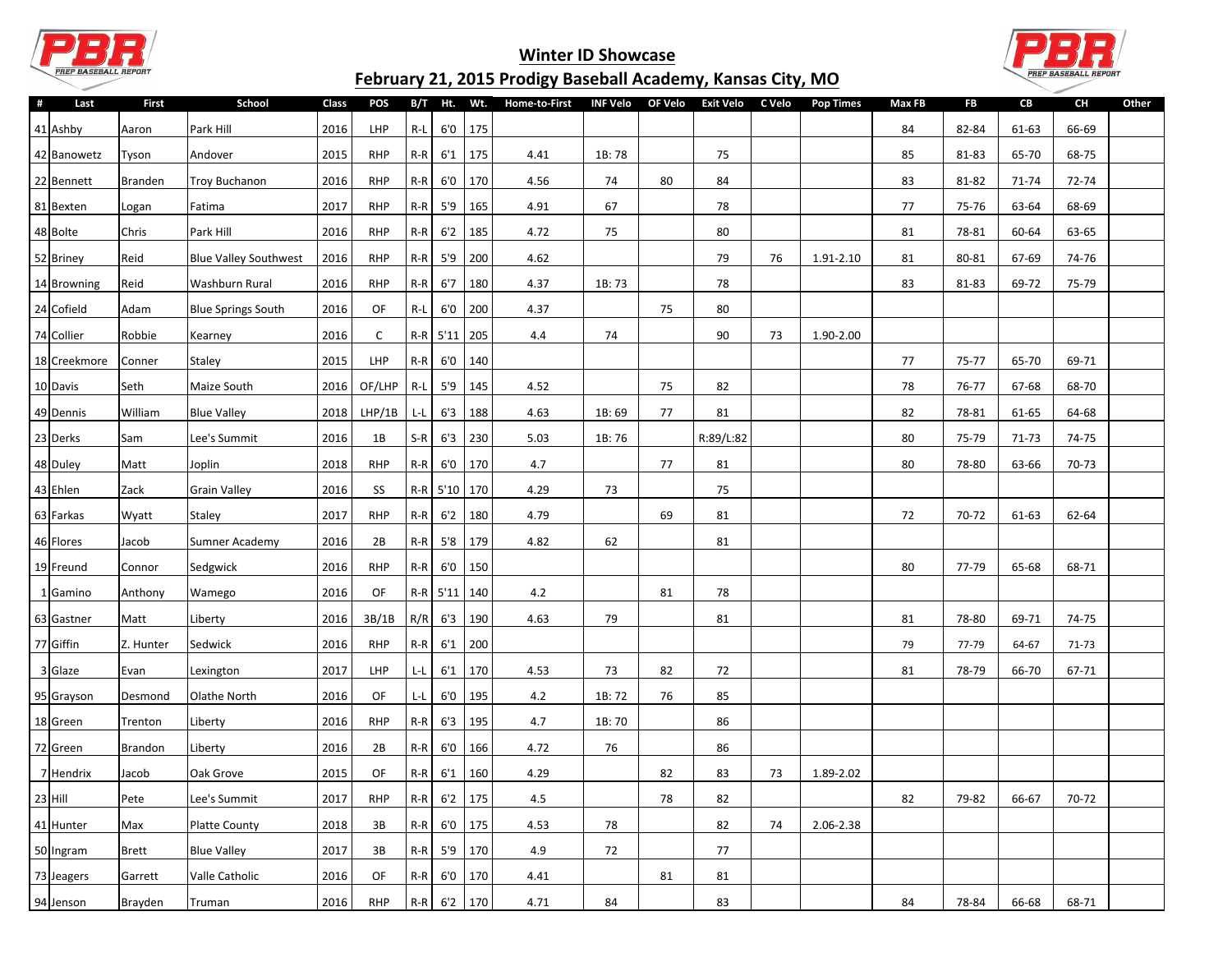| 8 Kaufman   | Christopher   Park Hill |                              | 2016 | <b>RHP</b> |       | $R-R$ 5'10 160   |           | 4.85 | 75     |    | 78         |    |               | 79     | 77-79 | 64-66 |       | SL: 67-68 |
|-------------|-------------------------|------------------------------|------|------------|-------|------------------|-----------|------|--------|----|------------|----|---------------|--------|-------|-------|-------|-----------|
| 62 Kessler  | Coltyn                  | Rockwood Summit              | 2017 | C          | $L-R$ | 6'2              | 210       | 4.69 |        |    | 87         | 71 | 2.00-2.06     |        |       |       |       |           |
| 13 Killman  | Luke                    | <b>Blue Valley</b>           | 2017 | <b>RHP</b> | $R-R$ | 6'0              | 150       |      |        |    |            |    |               | 73     | 71-73 | 56-68 | 60-65 |           |
| 55 Klebba   | Ben                     | Linn                         | 2016 | <b>RHP</b> | $R-R$ | 6'3              | 183       | 4.97 |        | 77 | 78         |    |               | 74     | 72-74 | 60-61 | 64-67 |           |
| 88 Koehn    | Alec                    | Dodge City                   | 2016 | <b>RHP</b> | $R-R$ | 6'1              | 180       | 4.63 | 77     |    | 75         |    |               | 78     | 77-78 | 69-71 | 67-69 |           |
| 27 Lane     | Michael                 | <b>Blue Valley</b>           | 2017 | OF         | $R-R$ | 6'0              | 160       | 4.34 |        | 83 | 79         |    |               |        |       |       |       |           |
| 7 McWiliams | lan                     | Clinton                      | 2015 | 2B         | $R-R$ | 5'8              | 160       | 4.44 | 74     |    | 74         |    |               |        |       |       |       |           |
| 74 Mebruer  | Anthony                 | Linn                         | 2016 | SS         | $R-R$ | 6'1              | 160       | 4.56 | 73     |    | 81         |    |               |        |       |       |       |           |
| 9 Mershon   | Ward                    | <b>Staley</b>                | 2016 | 2B         | $R-R$ | 5'6              | 145       | 4.63 | 72     | 75 | 82         |    |               |        |       |       |       |           |
| 67 Miller   | Lane                    | Clinton                      | 2015 | C          | $R-R$ | 6'2              | 210       | 4.44 |        |    | 80         | 70 | 2.09-2.53     |        |       |       |       |           |
| 91 Moore    | Mike                    | Raytown                      | 2016 | <b>RHP</b> |       | R-R 5'10 200     |           |      |        |    |            |    |               | 80     | 78-80 | 67-71 | 75-76 |           |
| 50 Muich    | Austin                  | Pacific                      | 2016 | <b>RHP</b> | $R-R$ | 6'1              | 178       |      |        |    |            |    |               | 89     | 84-86 |       | 77-78 | SL: 69-70 |
| 72 Needham  | Jason                   | <b>Staley</b>                | 2016 | <b>RHP</b> | $R-R$ | 5'8              | 190       | 5.19 | 1B: 67 |    | 79         |    |               | 75     | 73-75 | 64-65 | 64-67 |           |
| 92 Nielsen  | Jack                    | Mill Valley                  | 2016 | <b>RHP</b> | $R-R$ | 6'0              | 195       | 4.37 |        | 85 | 87         |    |               | 84     | 81-84 | 65-67 | 65-67 |           |
| 15 Oconnor  | Cameron                 | Liberty                      | 2016 | OF         | $L-R$ | $5'10$ 175       |           | 4.52 |        | 74 | 78         |    |               |        |       |       |       |           |
| 71 Ogburn   | Hunter                  | <b>Buhler</b>                | 2016 | OF         | $R-R$ | 6'4              | 200       | 4.62 |        | 71 | 83         |    |               |        |       |       |       |           |
| 15 Orr      | Mitchell                | Smithville                   | 2016 | OF         | $R-R$ | 5'9              | 160       | 4.2  |        | 82 | 75         |    |               |        |       |       |       |           |
| 20 Oswald   | Van                     | Truman                       | 2016 | <b>RHP</b> |       | R-R 5'10 180     |           | 4.64 | 82     |    | 82         |    |               | 85     | 81-83 | 64    | 71-76 | SL: 75-76 |
| 16 Passino  | Jaxon                   | Rockwood Summit              | 2017 | SS         |       | R-R 5'10 170     |           |      |        |    |            |    |               | 81     | 80-81 | 65-69 | 70-72 |           |
| 64 Pautler  | Ben                     | Rockhurst                    | 2016 | <b>RHP</b> | $R-R$ | 6'3              | 180       | 4.32 |        | 81 | 94         |    |               | 80     | 77-79 | 67-68 | 71-74 |           |
| 93 Pietig   | Jackson                 | Lee's Summit West            | 2016 | C          | $R-R$ | 5'11             | 170       | 4.56 |        |    | 83         | 74 | 1.91-2.07     |        |       |       |       |           |
| 19 Pittman  | Tyler                   | <b>Blue Springs</b>          | 2015 | OF         | $R-R$ | 5'7              | 175       | 4.44 |        | 73 | 81         |    |               |        |       |       |       |           |
| 35 Powell   | Dylan                   | <b>Belle Plaine</b>          | 2016 | <b>LHP</b> | $R-R$ | 6'0              | 165       | 4.69 |        | 76 | 81         |    |               | 78     | 75-77 | 67-70 | 68-71 |           |
| 17 Reusch   | Chad                    | <b>Branson</b>               | 2016 | OF         |       | $R-R$ 5'11       | 170       | 4.29 |        | 83 | 84         |    |               |        |       |       |       |           |
| 35 Riedel   | Alex                    | St. Thomas Aquinas           | 2016 | <b>RHP</b> | $R-R$ | 6'2              | 170       | 4.85 |        | 74 | 71         |    |               | 79     | 78-79 | 58-61 | 65-67 |           |
| 13 Rowden   | Landis                  | Wamego                       | 2016 | SS         |       | $R-R$ 5'11       | 165       | 4.59 | 78     |    | 75         |    |               |        |       |       |       |           |
| 21 Sailer   | Jack                    | <b>Blue Valley Southwest</b> | 2017 | <b>RHP</b> |       | R-R 5'11 190     |           |      |        |    |            |    |               | 78     | 74-77 |       | 63-65 | SL: 70-74 |
| 51 Shaver   | Cole                    | Ozark                        | 2016 | <b>RHP</b> | $R-R$ | 6'1              | 195       |      |        |    |            |    |               | 76     | 73-74 | 63-65 | 68-67 |           |
| 81 Stovall  | Joseph                  | Halstead                     | 2015 | C          | $R-R$ | 6'2              | 210       | 4.4  | 1B:67  |    | 76         | 71 | 2.00-2.09     |        |       |       |       |           |
| 49 Thomas   | Jerod                   | Platte County                | 2016 | 1B         | $R-R$ |                  | $6'1$ 175 | 4.47 | 1B:68  | 77 | 75         |    |               |        |       |       |       |           |
| 75 Thompson | John                    | Raymore-Peculiar             | 2016 | 2B/MIF     |       | $ L-R $ 5'10 177 |           | 4.27 | 77     |    | 83         |    |               |        |       |       |       |           |
| 43 Trujillo | Anthony                 | <b>Bishop Carroll</b>        | 2015 | C          | $R-R$ | 6'0              | 185       | 4.38 |        |    | 89         | 75 | 1.93-2.08     |        |       |       |       |           |
| 4 Vaca      | Ray                     | <b>Bishop Miege</b>          | 2016 | C          |       | $R-R$ 5'10 165   |           | 4.5  |        |    | 80         | 72 | $2.12 - 2.15$ |        |       |       |       |           |
| 65 Vega     | Vincent                 | Shawnee Mission North   2017 |      | SS         |       | $R-R$ 5'8 160    |           | 4.82 | $70\,$ |    | ${\bf 78}$ |    |               | $76\,$ | 75-76 | 62-63 | 72-73 |           |